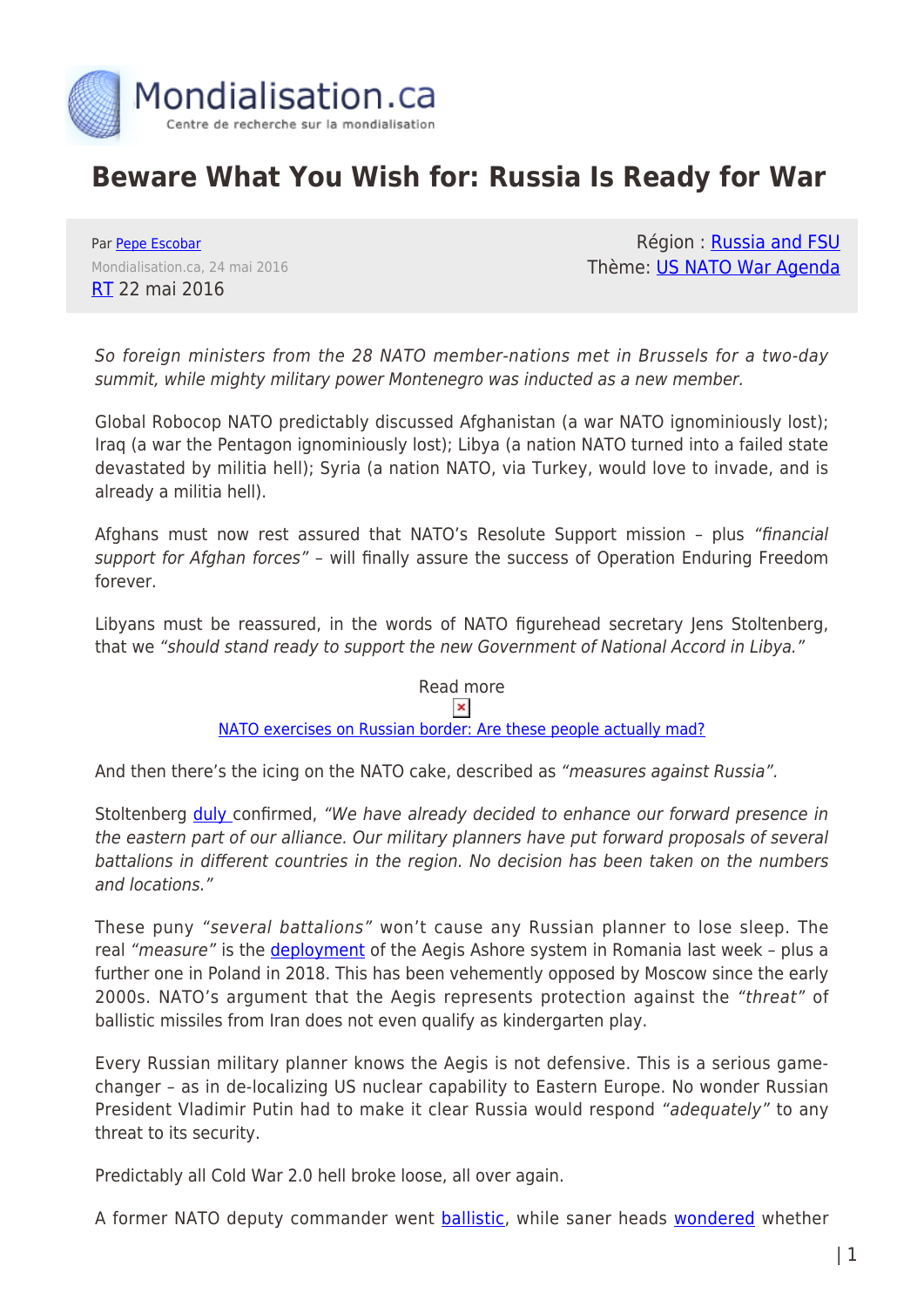Moscow, sooner rather than later, would have had enough of these shenanigans and prepare for war.

#### Read more  $\pmb{\times}$

[Russia proposes US-led coalition to strike Syrian terrorists with Moscow – def minister](https://www.rt.com/news/343767-russia-us-coalition-syria/)

### That worthless Patriot

A case can be made that the Beltway – neocons and neoliberalcons alike – do not want a hot war with Russia. What they want, apart from racking in more cash for the Pentagon, is to raise the ante to such a high level that Moscow will back down – based on a rational cost analysis. Yet oil prices will inevitably rise later in 2016 – and under this scenario Washington is a loser. So we may see a raise of interest rates by the Fed (with all the money continuing to go to Wall Street) trying to reverse the scenario.

Comparisons of the current NATO buildup to pre-WWII buildups, or to NATO when opposed to the Warsaw Pact, are amateurish. The THAAD and Patriot missiles are worthless – according to the Israeli Defense Forces (IDF) themselves; that's why they tried to improve them with Iron Dome.

Meanwhile, those new NATO army "battalions" are inconsequential. The basic thrust behind the Pentagon's moves under neocon Ash Carter continues to be to draw Russia ever further into Syria and Ukraine (as if Moscow actually was involved in, or wanted, a Ukrainian quagmire); trap Russia in proxy wars; and economically bleed Russia to death while crippling the bulk of oil and natural gas income to the Russian state.

Russia does not want – and does not need – war. Yet the "Russian aggression" narrative never stops. Thus it's always enlightening to come back to this RAND corporation [study,](http://nationalinterest.org/blog/the-buzz/revealed-russian-invasion-could-overrun-nato-60-hours-15112) which examined what would happen if a war actually took place. RAND reached an"unambiguous" conclusion after a series of war games in 2015-2015; Russia could overrun NATO in a mere 60 hours – if not less – if it ever amounted to a hot war on European soil.

## Read more

### $\pmb{\times}$

### [Ex-general says NATO-Russia nuclear war 'possible within a year'](https://www.rt.com/news/343420-nato-nuclear-war-russia/)

The Rand Corporation is essentially a CIA outpost – thus a propaganda machine. Yet it's not propaganda to state the Baltic States and Ukraine would completely fall in less than three days before the Russian Army. However, the suggestion that additional NATO air power and heavily armored combat divisions would make a material difference is bogus.

The Aegis changes the game in the sense that it qualifies as a launch area for US missile defense. Think US missiles with minimum flying time – around 30 minutes – from Moscow; that's a certified threat to the Russian nation. The Russian military has also been "unambiguous"; if it is ascertained that NATO – via the Pentagon – is about to try something funny, there are grounds for a preventive strike by Iskander-M systems out of Transnistria – as in the destruction of the US missiles by conveniently armed precision weapons.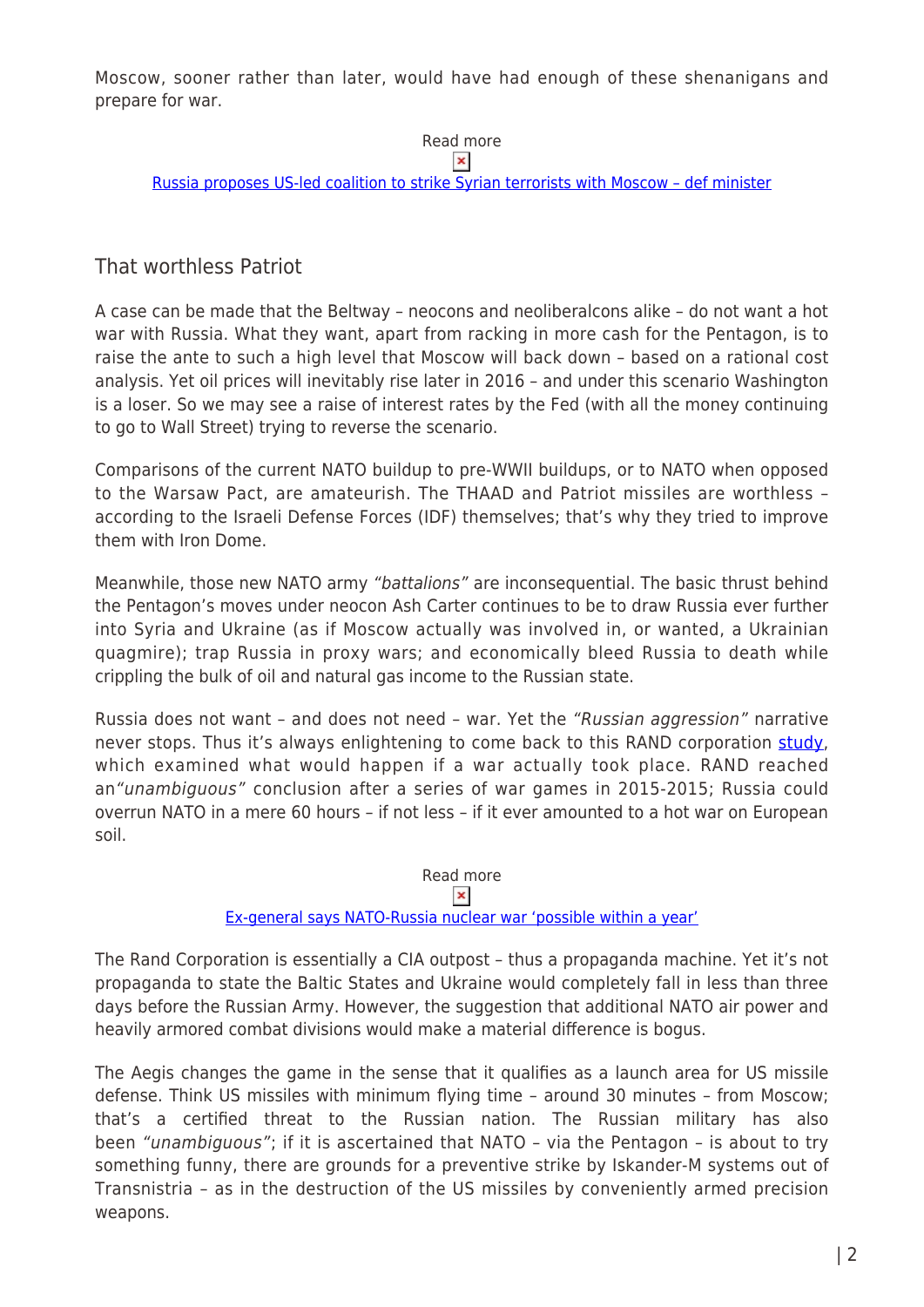Meanwhile, Moscow has pulled a stunning success – of course, it's far from over – in Syria. So what's left for the Pentagon – via NATO – is essentially to play the scare tactics card. They know Russia is prepared for war – certainly much better prepared than NATO. They know neither Putin nor the Russian military will back down because of kindergarten scaremongering. As for a too conciliatory tone by the Kremlin towards Washington, things may be about to **change** soon.

Say hello to my S-500

The Russian military are about to [test](http://rbth.com/defence/2016/04/07/enemies-will-not-be-able-to-listen-in-on-russias-new-s-500-system_582867) the first prototypes of the S-500 Prometey air and missile defense system, also known as 55R6M Triumfator M – capable of destroying ICBMs, hypersonic cruise missiles and planes at over Mach 5 speeds; and capable of detecting and simultaneously attacking up to ten ballistic missile warheads at a range of 1300 km. This means the S-500 can smash ballistic missiles before their warheads re-enter the atmosphere.

Russian Navy 'Zircon' hypersonic missile 'likely' to go into production as early as 2018 <https://t.co/PxeXQBrKp0> [pic.twitter.com/JsE7Y2WZns](https://t.co/JsE7Y2WZns)

— RT (@RT\_com) [20 April 2016](https://twitter.com/RT_com/status/722813677104205824)

So in the case of RAND-style NATO pussyfooting, the S-500 would totally eliminate all NATO air power over the Baltic States – while the advanced Kornet missile would destroy all NATO armored vehicles. And that's not even [considering](http://russia-insider.com/en/politics/russia-makes-sure-war-will-be-hell-its-enemies-video/ri14375) conventional weapon hell.

If push comes to nuclear shove, the S-400 and especially the S-500 anti-missile missiles would block all incoming US ICBMs, cruise missiles and stealth aircraft. Offensive drones would be blocked by drone defenses. The S-500 practically consigns to the dustbin stealth warplanes such as the F-22, F-35 and the B-2.

The bottom line is that Russia – in terms of hypersonic missile development – is about four generations ahead of the US, if we measure it by the development of the S-300, S-400 and S-500 systems. As a working hypothesis, we could describe the next system – already in the drawing boards – as the S-600. It would take the US military at least ten years to develop and roll out a new weapons system, which in military terms represents a generation. Every Pentagon planner worth his pension plan should know that.

Russian – and Chinese – missiles are already able to knock out the satellite guidance systems for US nuclear tipped ICBMs and cruise missiles. They could also knock out the early alert warnings that the satellite constellations would give. A Russian hypersonic ICBM flight time, launched for instance from a Russian nuclear sub all the way to the US East Coast, counts for less than 20 minutes. So an early warning system is absolutely critical. Don't count on the worthless THAAD and Patriot to do their job. Once again, Russian hypersonic technology has already [rendered](http://russia-insider.com/en/can-russia-destroy-us-missile-defenses-europe/ri14460) the entire missile defense system in both the US and Europe totally obsolete.

So why is Moscow so worried by the Pentagon placing the Aegis system so close to Russia's borders? A credible answer is that Moscow is always concerned that the US industrial military-complex might develop some really effective anti-missile missiles even though they